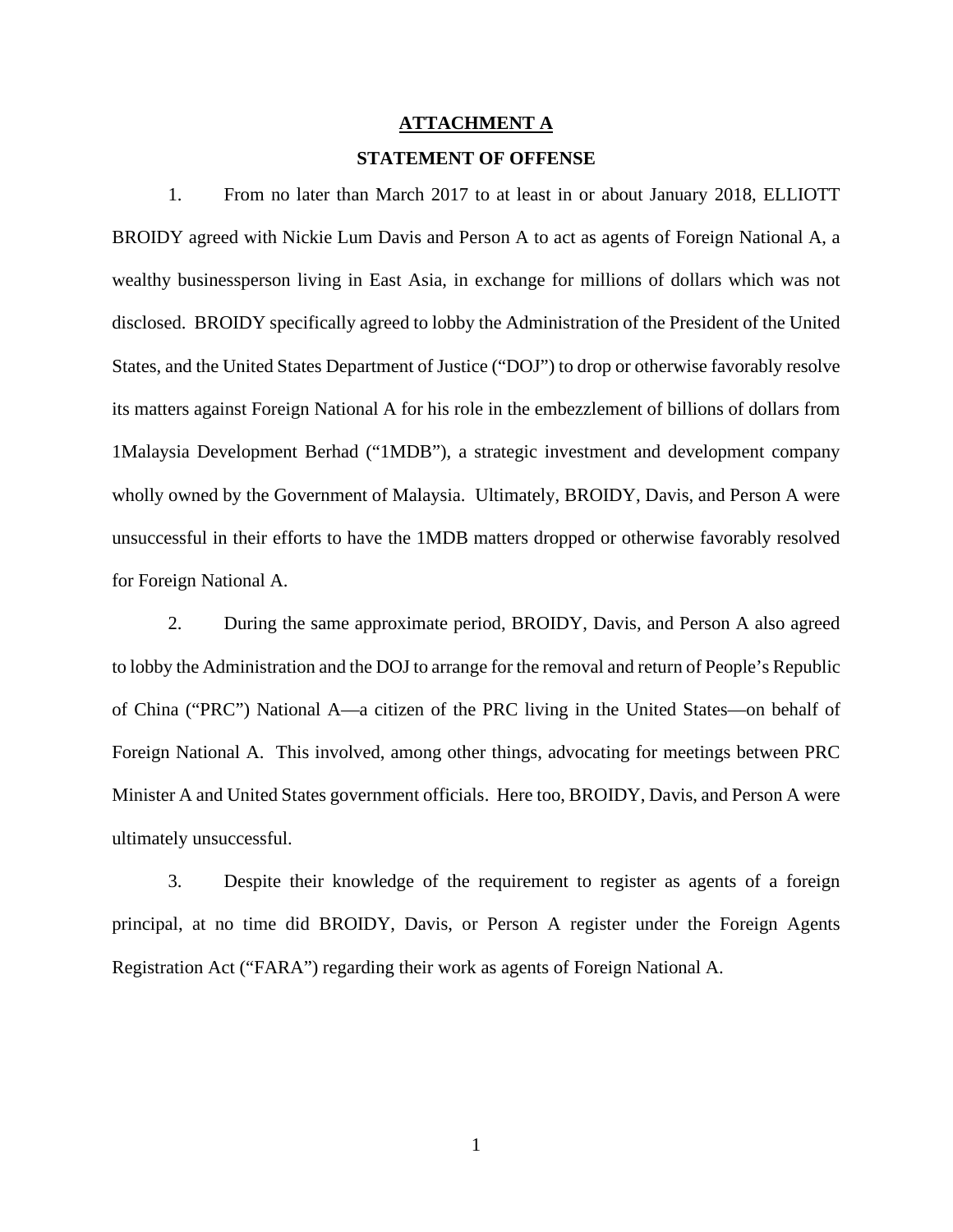# **I. Campaign to Resolve 1MDB Civil Forfeiture Cases**

#### **A. BROIDY Agrees to Lobby for Foreign National A for \$8 Million Retainer**

4. In or about March 2017, Person A contacted Davis in an effort to locate someone with close ties to the Administration to help a foreign client. Davis in turn told BROIDY that she had a possible client in Malaysia who needed help with a forfeiture matter.

5. On or about March 3, 2017, Davis asked BROIDY's assistant for photographs of BROIDY and the President, and on or about March 7, 2017, BROIDY's assistant sent photographs to Davis.

6. On or about March 9, 2017, Person A instructed Davis to share with BROIDY parameters for a potential contract relating to Foreign National A and 1MDB, whereby BROIDY, Davis, and Person A agreed to propose that BROIDY would lobby the Administration and DOJ on behalf of Foreign National A for a favorable result in the 1MDB civil forfeiture matters in exchange for an \$8 million retainer fee upfront, and an additional \$75 million success fee if the "matter" was resolved within 180 days, or \$50 million if the "matter" was resolved within 365 days. BROIDY, Davis, and Person A agreed that the payments to BROIDY would be directed to Law Firm A, a law firm controlled by BROIDY and Person C. Ultimately, however, BROIDY, Davis, Person A, Law Firm A, and Person C provided no litigation services or legal advice to Foreign National A.

### **B. BROIDY, Person A, and Davis Meet Foreign National A in Bangkok**

7. In or about April 2017, Davis relayed Person A's request for BROIDY to travel to Bangkok, Thailand to meet with Foreign National A, which BROIDY told Davis to tell Person A that he agreed to do if he were paid \$1 million. BROIDY specified that he wanted to be paid by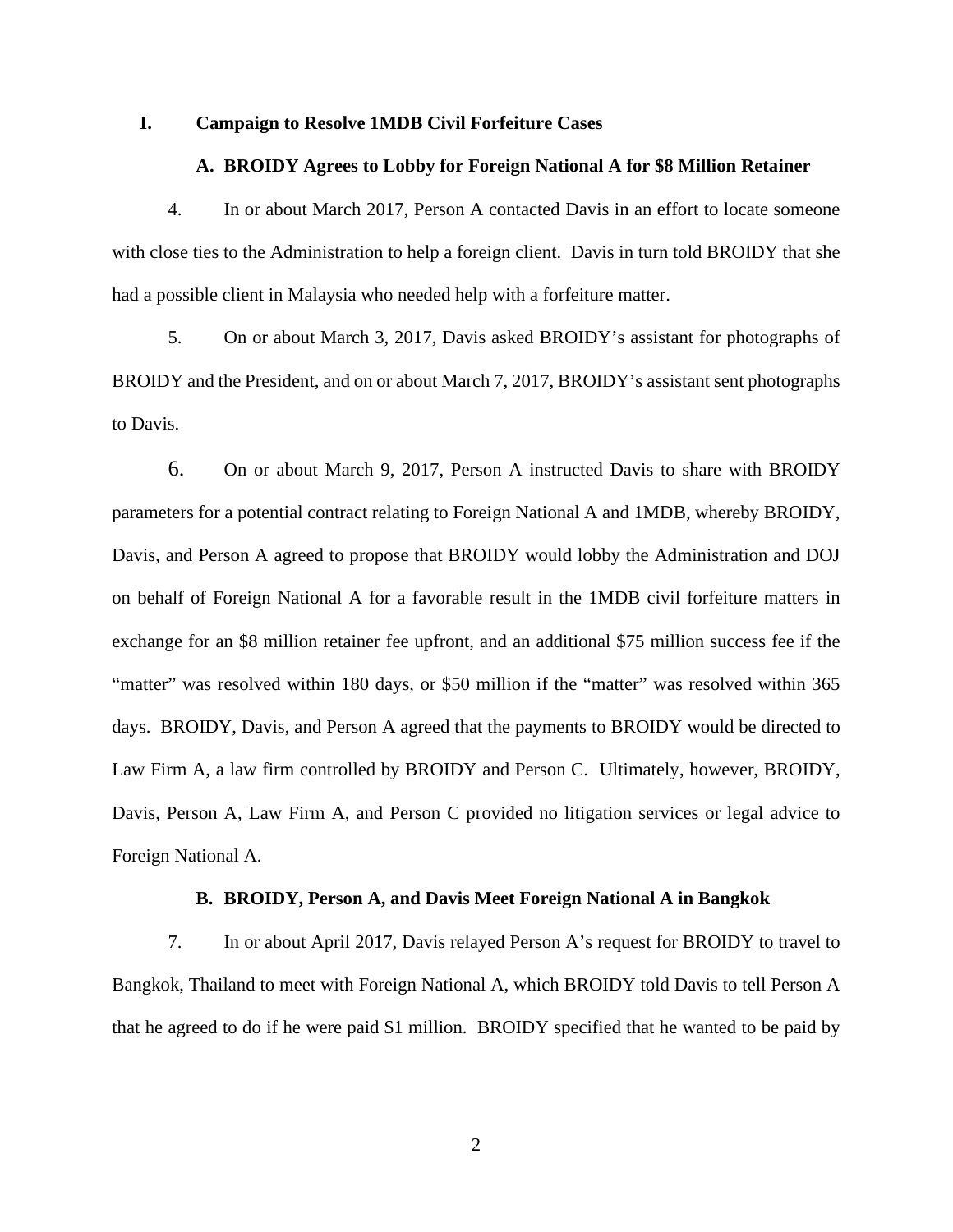Person A from "untainted" funds. BROIDY was assured that Person A would personally pay \$1 million in exchange for BROIDY traveling to Bangkok.

8. On or about May 2, 2017, BROIDY, Davis, and Person A arrived in Bangkok to meet with Foreign National A. During the trip, BROIDY and Foreign National A spoke about the 1MDB matters, and BROIDY agreed to lobby the Administration and DOJ for a favorable result for Foreign National A. Foreign National A agreed to pay BROIDY an \$8 million retainer. BROIDY stated that the money should not come from Foreign National A and should be "clean." Foreign National A identified a friend who could pay BROIDY. BROIDY, Person A, and Davis agreed that the money would first be routed through Person A and then be paid to BROIDY through Law Firm A. BROIDY and Davis agreed that BROIDY would pay Davis a percentage of what BROIDY received. Person A told BROIDY and Davis that Person A's friend, Higginbotham, a DOJ attorney, was verifying the legitimacy of the funds. BROIDY never met or spoke with Higginbotham.

9. During the meeting or shortly thereafter, Davis and BROIDY discussed the possibility of assisting in getting PRC National A removed from the United States.

# **C. BROIDY is Paid \$6 Million; Davis is Paid \$1.7 Million**

10. Following the meeting with Foreign National A in Thailand, on or about May 8, 2017, Person A obtained a cashier's check from a bank account for Company A, a company created by Person A, for \$702,000 payable to Law Firm A, which was immediately credited to Law Firm A's account. Person A made a separate wire transfer of \$48,000 to Law Firm A from the Company A account. That same day, a third-party company transferred \$250,000 to the Law Firm A account at Person A's direction, bringing the total amount deposited into the Law Firm A account to \$1 million. Within several days, approximately \$900,000 of the \$1 million transferred into the Law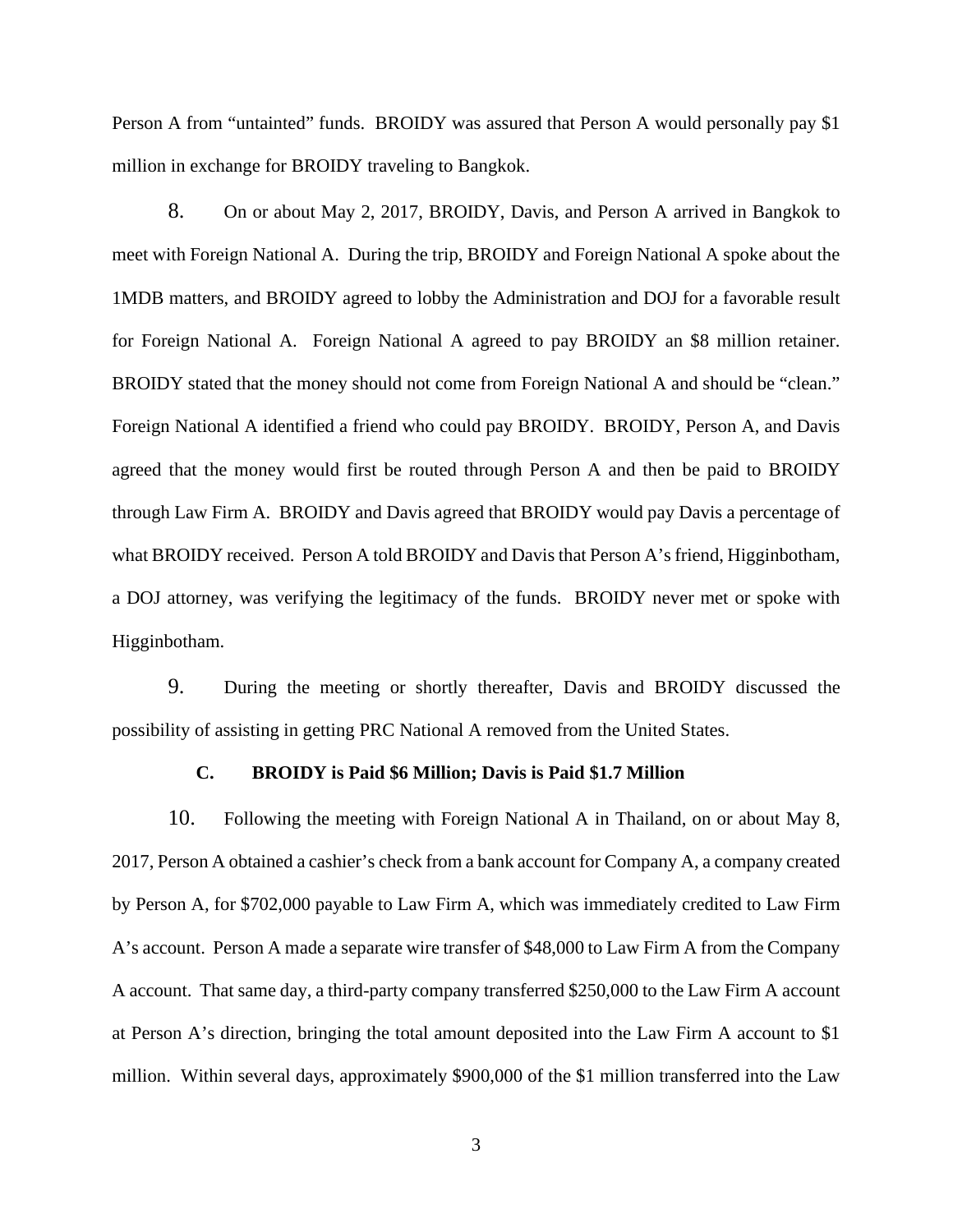Firm A account was transferred from the Law Firm A account to one of BROIDY's business accounts.

11. On or about May 17, 2017, Person A transferred \$3 million from Company A to Law Firm A. BROIDY understood that the source of the funds was a friend of Foreign National A from outside the United States. On or about May 18, 2017, Law Firm A transferred \$600,000 to one of BROIDY's business accounts and \$900,000 to a business account controlled by Davis. On or about May 18, 2017, Law Firm A transferred \$500,000 to one of BROIDY's business accounts. Within approximately one week, Law Firm A transferred an additional \$950,000 in two separate transfers to one of BROIDY's business accounts.

12. On or about May 26, 2017, Person A transferred \$2 million from Company A to Law Firm A. BROIDY understood that the source of the funds was a friend of Foreign National A from outside the United States. That same day, \$600,000 was transferred from Law Firm A's account to a business account controlled by Davis. On or about May 26, 2017, Law Firm A transferred \$1 million to an account controlled by Person C. In or about early June 2017, Law Firm A transferred \$650,000 to one of BROIDY's business accounts.

# **D. BROIDY Facilitates and Attempts to Facilitate Meetings for Malaysian Prime Minister A and Efforts to Resolve the 1MDB Cases**

13. Between June and September 2017, BROIDY contacted high-level officials in the Administration, including the President, to attempt to arrange a golf game between Malaysian Prime Minister A and the President. The idea originated from a suggestion by an employee of BROIDY in or around May 2017 as a way to help generate business opportunities for his company, but BROIDY and Davis believed that this would please Foreign National A and would allow Malaysian Prime Minister A to attempt to resolve the 1MDB matter. BROIDY also hoped to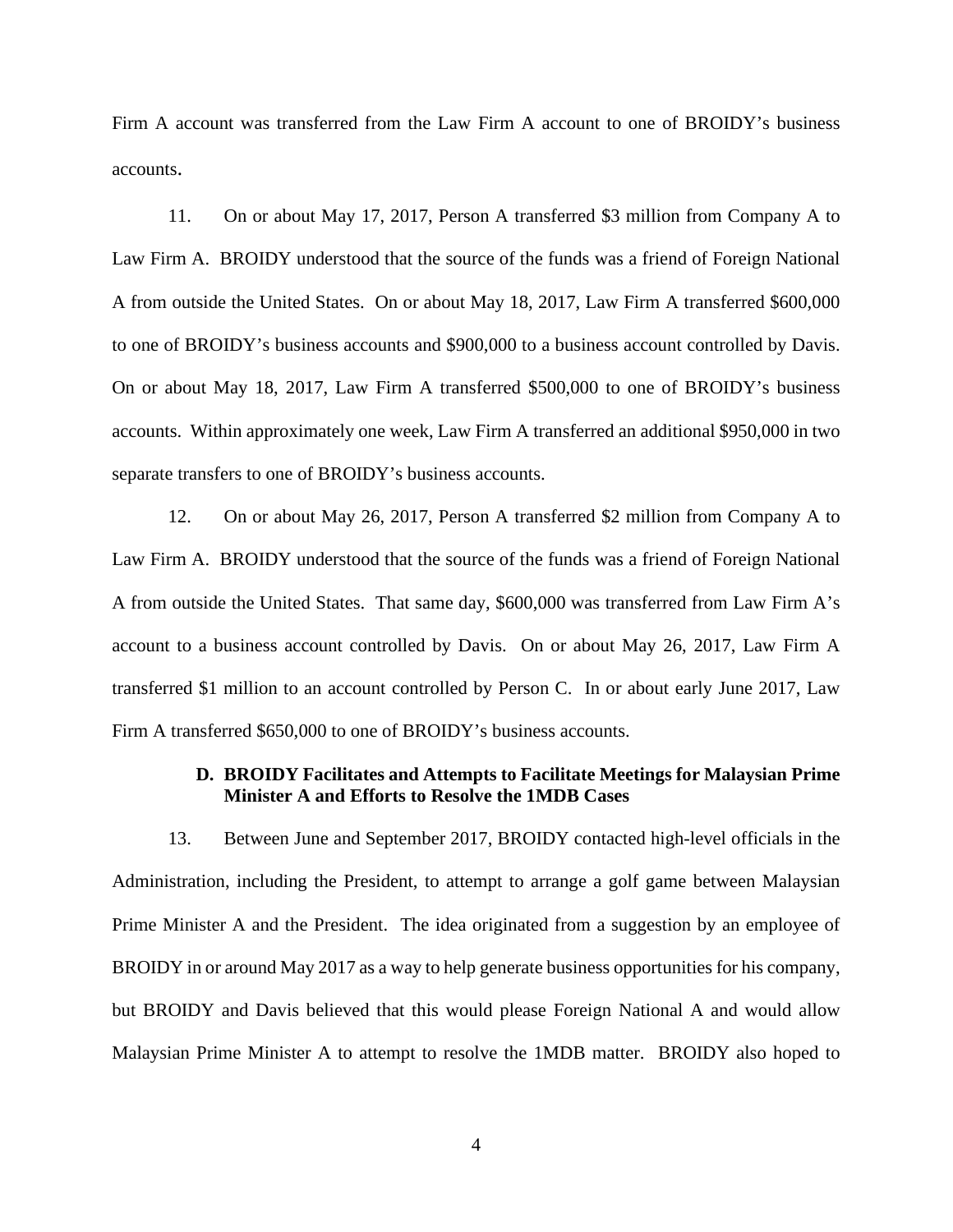secure additional business with the government of Malaysian Prime Minister A and hoped that arranging golf with the President would further his business interests.

14. As part of his efforts, BROIDY asked the President in or around June 2017 if he would be willing to play golf with Malaysian Prime Minister A. Additionally, BROIDY sought assistance from Person D, a former campaign aide for the President and political consultant retained by BROIDY, to arrange the golf game through high-level officials within the White House.

15. In or about June and July 2017, BROIDY contacted Person E, a high-level official in the White House, on numerous occasions to arrange for the golf game between Malaysian Prime Minister A and the President.

16. On or about July 27, 2017, BROIDY emailed a high-level official from the National Security Council to arrange a golf game between Malaysian Prime Minister A and the President.

17. On or about August 7, 2017, BROIDY sent his assistant an email with the subject, "Malaysia Talking Points \*Final\*", which contained the purported talking points of Malaysian Prime Minister A intended for an upcoming meeting between the United States Secretary of State and Malaysian Prime Minister A. Davis relayed them to BROIDY. The talking points mentioned, among other things, BROIDY's ongoing relationship and work with Malaysia, and identified 1MDB as a "[p]riority[.]" The talking points noted the lack of harm caused by 1MDB, and specified that "[t]he involvement of US prosecutors has caused unnecessary tension American [sic], and could cause a negative reaction among Malaysians".

18. On or about August 7, 2017, BROIDY sent these talking points to Person D, immediately followed by a message explaining, "Above is attachment from Malaysian PM of his talking points. You can share with [staff assistant who works for the Secretary of State]."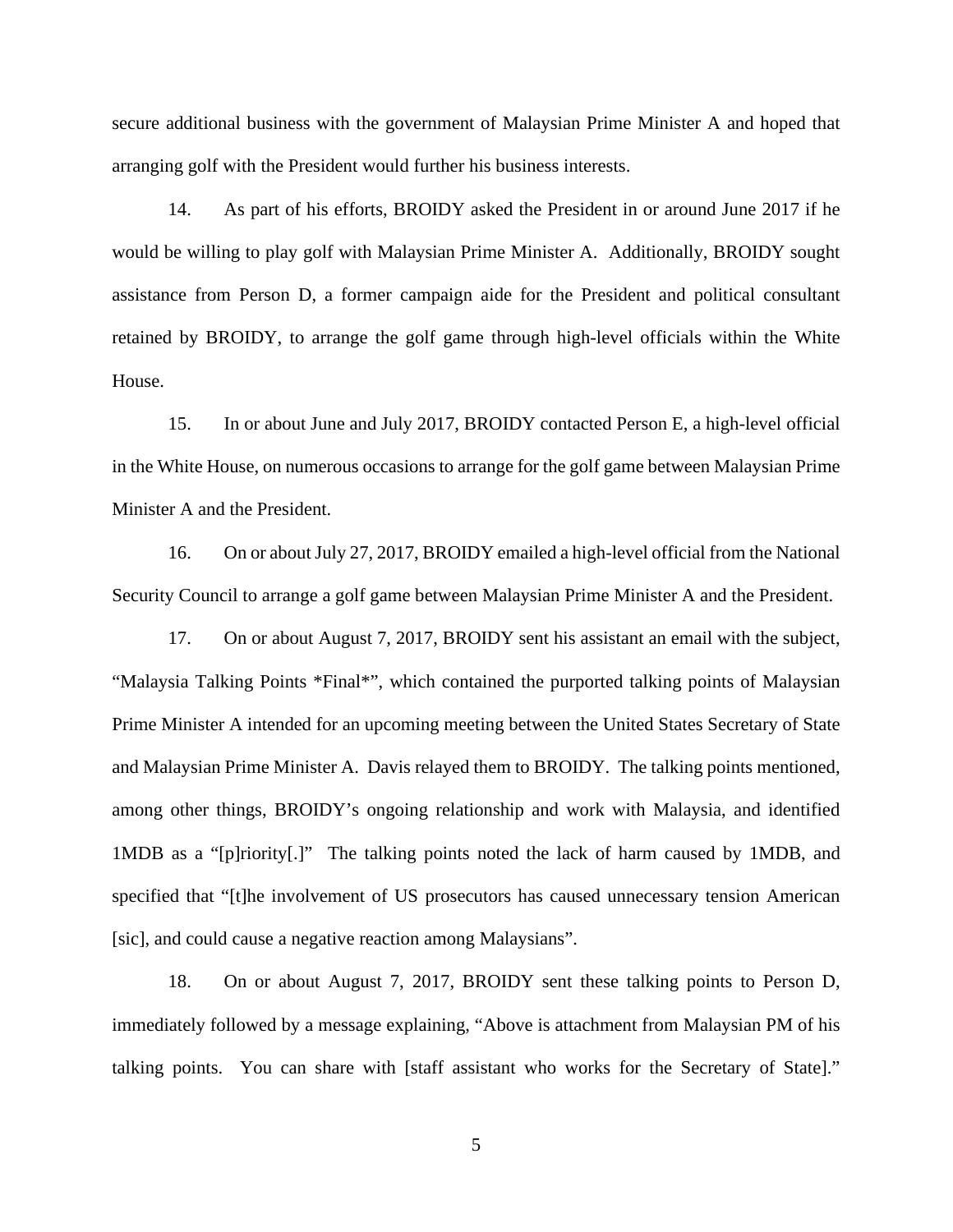BROIDY also asked Person D to see if he could talk to someone to see if the Secretary of State would "plug in [his] name" during the meeting with Malaysian Prime Minister A to help boost BROIDY's business prospects with Malaysia.

19. On or about August 9, 2017, Person A transferred \$3 million to Law Firm A. BROIDY understood that the source of the funds was a friend of Foreign National A from outside the United States. This was the final payment made to BROIDY. In total, BROIDY was paid \$9 million. On or about the next day, Law Firm A transferred \$900,000 to a business account associated with Davis. In the ensuing days, Law Firm A transferred hundreds of thousands of dollars to accounts belonging to BROIDY.

20. On or about August 10, 2017, BROIDY texted Person D regarding the meeting between Malaysian Prime Minister A and the Secretary of State: "Heard from Malaysia that meetings went very well. They were happy with [Secretary of State]. My name was not mentioned  $-$  no plug.  $; \ldots$ ."

21. On or about August 31, 2017, BROIDY sent an email to Person I, a high-level official in the White House, to arrange a golf game between Malaysian Prime Minister A and the President. BROIDY sent several follow-up requests in or about September 2017.

22. Throughout this time period, BROIDY regularly communicated with Davis regarding his progress in arranging the golf game between Malaysian Prime Minister A and the President. Additionally, BROIDY assumed that Foreign National A and Person A regularly asked Davis to seek updates from BROIDY regarding his progress, which BROIDY provided to Davis. At times, Davis communicated to BROIDY that Foreign National A and Person A were upset about the lack of progress.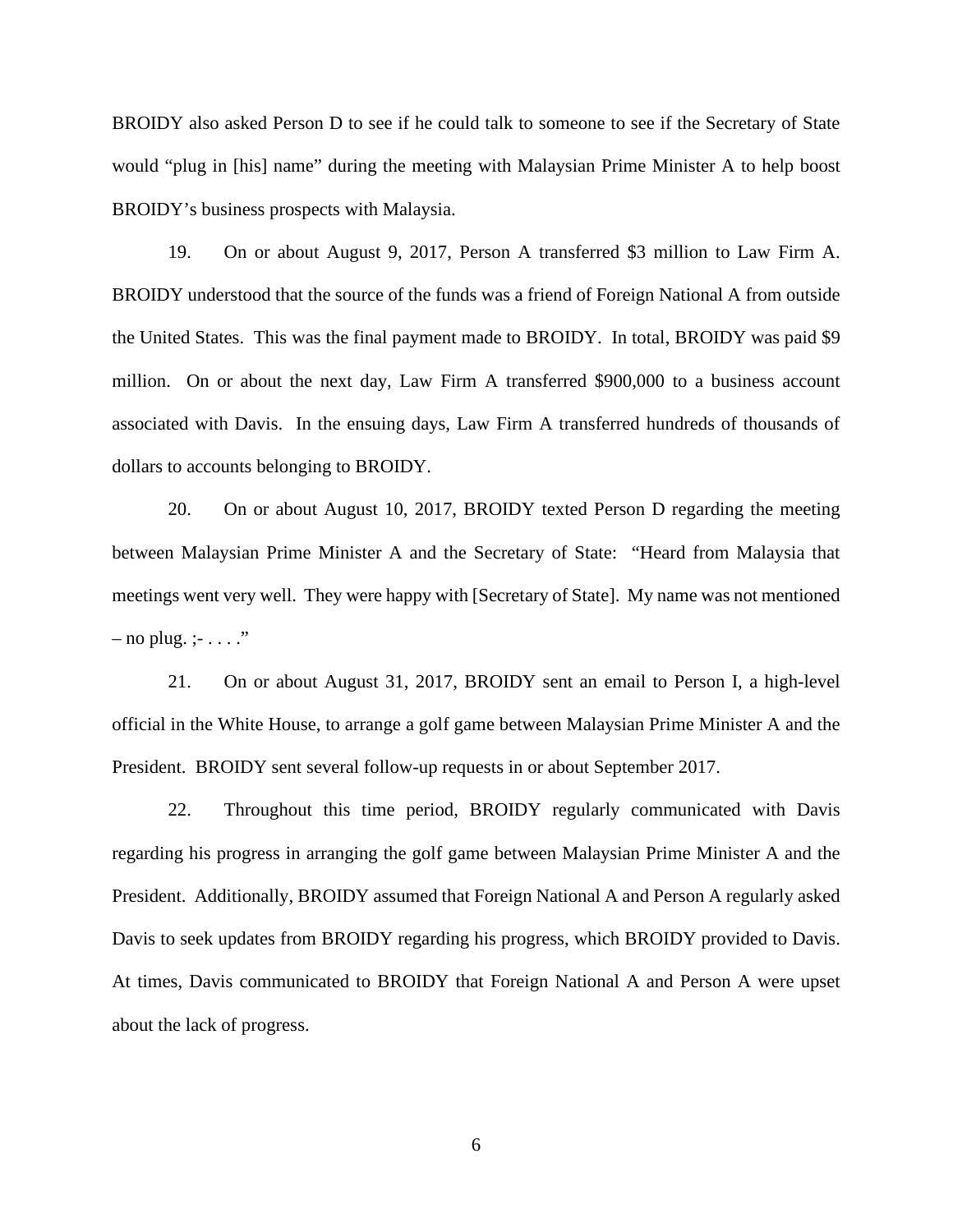23. On or about September 11, 2017, Davis typed a letter to be sent from BROIDY to the President in anticipation of Malaysian Prime Minister A's meeting with the President and provided the letter to BROIDY. The letter included several positive developments in the relationship between Malaysia and the United States. The letter was never provided to the President.

24. Following BROIDY's repeated efforts to schedule a golf game between the President and Malaysian Prime Minister A, Malaysian Prime Minister A met with the President at the White House on or about September 12, 2017. No golf game between Malaysian Prime Minister A and the President took place.

25. On or about October 6, 2017, BROIDY met with the President at the White House. BROIDY did not raise the 1MDB matters during the meeting, but represented to Davis and others that he had, understanding that Davis would communicate that information to Person A and Foreign National A.

26. On or about January 5, 2018, BROIDY drafted talking points related to 1MDB to demonstrate to Foreign National A the efforts that BROIDY had undertaken on his behalf. Among other things, the talking points provided: "1. We are working with the DoJ to counter the previous Administration's case against 1MDB in Malaysia. I have put a strategy in place to contact parties both at DoJ and the NSC to find a resolution to this issue. 2. I am in the process of scheduling a meeting with the assistant attorney general [] who has the oversight for the Malaysia case. She is a [presidential] appointee and can be helpful. . . . 3. As I informed you earlier, in my discussion with the President, he committed to getting this issue resolved. It is important that I take his lead but will continue to communicate the importance of this issue." These representations were false.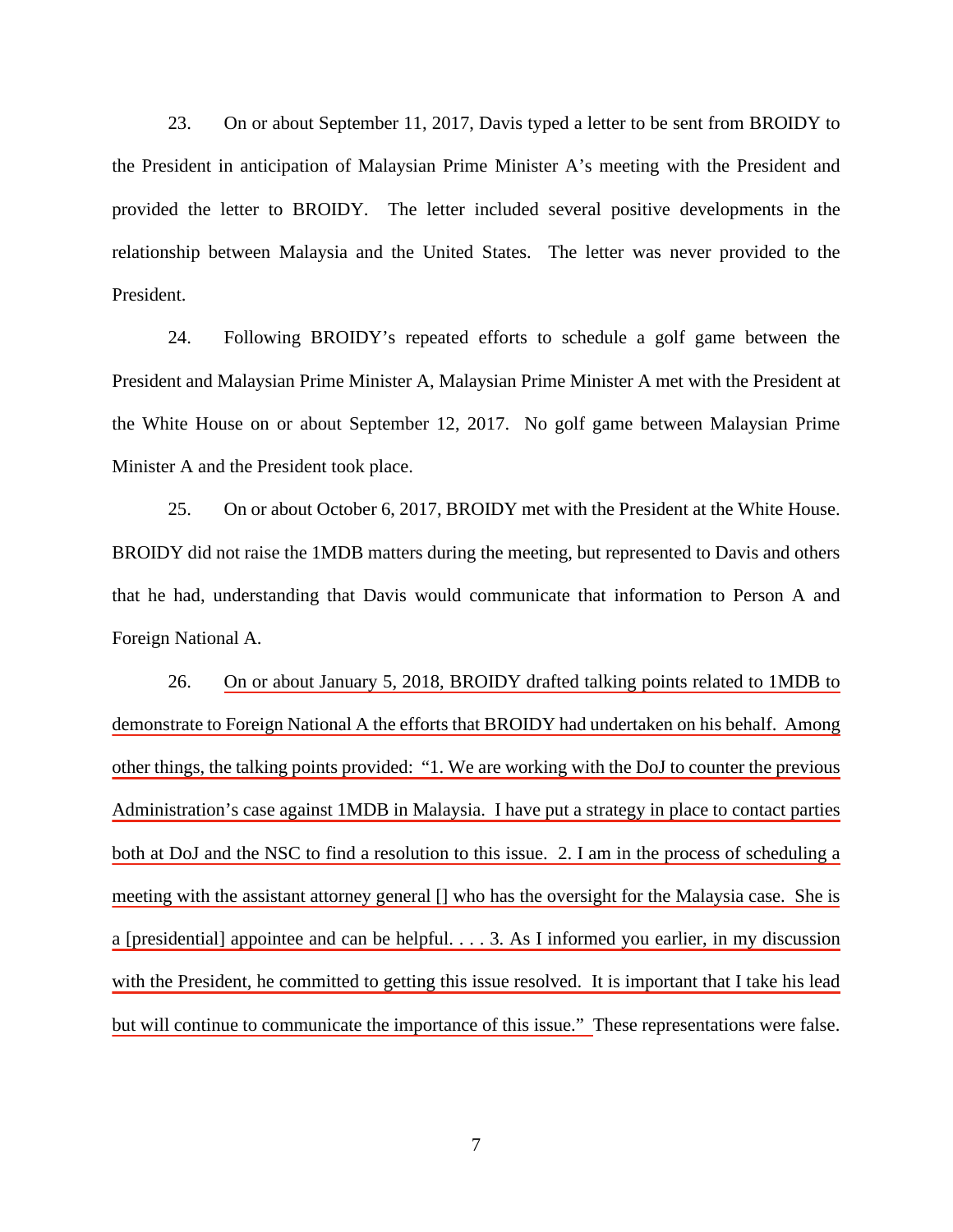#### **II. Campaign to Remove PRC National A from the United States**

# **A. BROIDY Travels to the PRC to Meet with PRC Minister A**

27. In or about May 2017, following the trip to Bangkok, BROIDY agreed to travel to Hong Kong to meet again with Foreign National A. Also at the meeting was a foreign government official of the PRC. They discussed the removal of PRC National A from the United States and return to the PRC, as well as the potential return of several Americans to America then being held prisoner by the PRC.

28. On or about May 18, 2017, BROIDY, Davis, and Person A traveled to the PRC, where they met with Foreign National A and PRC Minister A. PRC Minister A asked BROIDY to use his influence with high-ranking United States government officials to advocate for PRC National A's removal and return to the PRC. PRC Minister A also stated that he would be visiting Washington, D.C. soon and was having trouble scheduling meetings with certain high-ranking United States government officials.

#### **B. BROIDY Lobbies Top U.S. Officials for the Removal of PRC National A**

29. In or about May 2017, BROIDY sought assistance from Person D to transmit a memorandum to the Attorney General seeking the removal of PRC National A and to arrange a meeting between the Attorney General and PRC Minister A.

30. On or about May 22, 2017, BROIDY sent an email to Person D with the subject, "Opportunity for Significantly Increased Law Enforcement Cooperation between US and China[.]" BROIDY attached to the email a memorandum from BROIDY addressed to the Attorney General, intending that Person D would then provide the memorandum to the Attorney General. The content of the memorandum had been provided to BROIDY by Davis. Upon receipt, BROIDY and Person C revised the memorandum.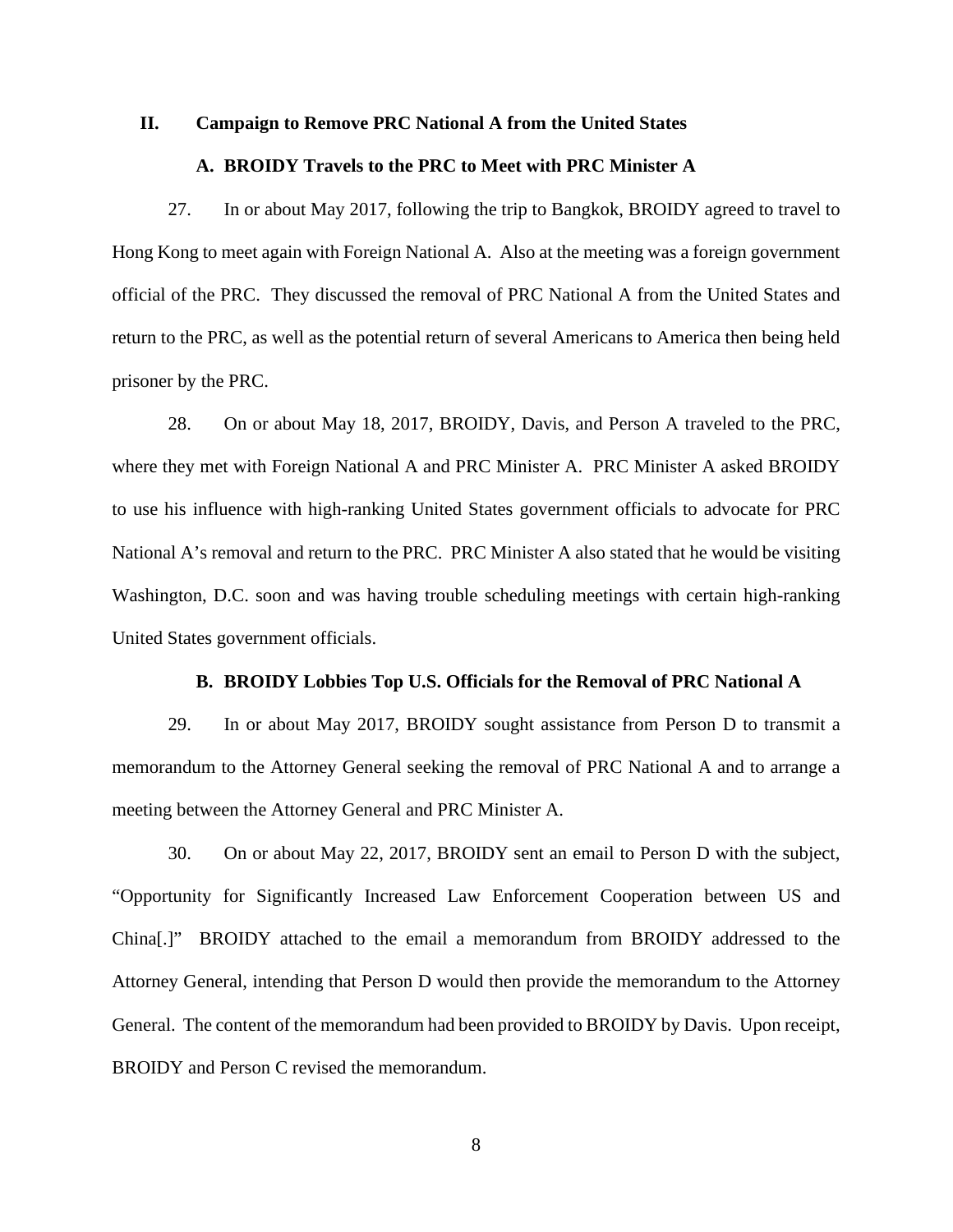31. In the memorandum, BROIDY mischaracterized the reason for his trip to the PRC and the circumstances leading to his meeting with PRC Minister A. BROIDY did not disclose his contact with Foreign National A and did not disclose Foreign National A's role in setting up the meeting between BROIDY and PRC Minister A. BROIDY also did not disclose the financial arrangement with Foreign National A. BROIDY also did not disclose that his lobbying efforts with respect to PRC National A were, at least in part, pursuant to his financial arrangement with Foreign National A and could potentially result in additional payment.

32. In the memorandum, BROIDY stated, "I was told by [PRC Minister A] that China would like to significantly increase bi-lateral cooperation with the US with respect to law enforcement including cyber security." BROIDY wrote about PRC Minister A's upcoming trip to Washington, D.C., in which PRC Minister A and his delegation planned to meet with several highranking United States government officials. BROIDY indicated that it would be productive for the Attorney General to meet with PRC Minister A. BROIDY also noted several items that the PRC, according to PRC Minister A, would be willing to do to improve law enforcement relations between the United States and the PRC. BROIDY then added:

According to my conversation with [PRC Minister A], the one request China will make is that [PRC National A], who China alleges has conspired with others who have been arrested and charged with violations of numerous criminal laws of China (including kidnapping and significant financial crimes be deported (his Visa ends within the next month or so) or extradited (Interpol has issued a Red Notice with respect to him which is attached for your reference) as soon as possible from the US to China so he can be charged with these violations and go through regular criminal proceedings in China with regard to these allegations.

BROIDY appended an Interpol Red Notice for PRC National A to the memorandum.

33. In the ensuing days, BROIDY sought Person D's assistance in arranging a meeting between PRC Minister A and the Attorney General and a meeting between PRC Minister A and a high-level official at the Department of Homeland Security ("DHS") to allow PRC Minister A the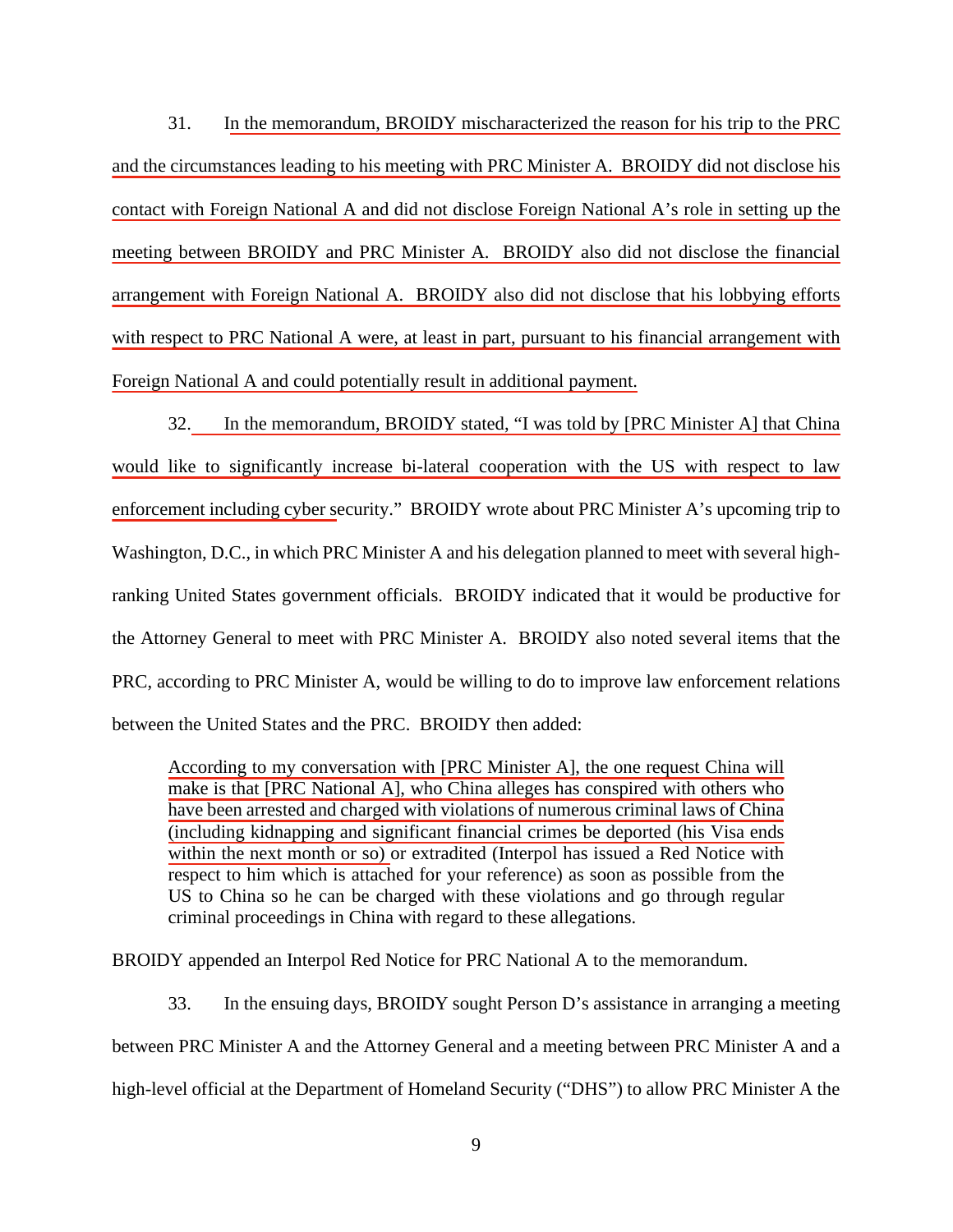opportunity to advocate for the removal of PRC National A and offer the return Americans imprisoned in the PRC. Despite BROIDY's efforts, no such meetings took place.

34. During this time period, BROIDY regularly updated Davis regarding his progress in arranging the meetings. On or about May 30, 2017, BROIDY met with PRC Minister A at a hotel in Washington, D.C. at Davis's request to discuss BROIDY's efforts to arrange the meetings with DOJ and DHS for PRC Minister A.

35. Between in or about June 2017 and in or about October 2017, BROIDY sought the assistance of Person H, an internationally successful businessman and frequent contributor to political campaigns with close access to the President, to lobby the Administration, for the removal of PRC National A.

- a. On or about June 27, 2017, BROIDY informed Person H of his desire that PRC National A's visa application be denied, that PRC National A be put on the DHS "no fly list," and that Person H communicate with the President regarding the removal of PRC National A. BROIDY also sent Person H information about PRC National A, including the Interpol Red Notice for PRC National A's arrest.
- b. On or about July 18, 2017, at Davis's request, BROIDY emailed Davis the contact information for Person H to facilitate contact between PRC Minister A and Person H. Davis connected multiple calls between PRC Minister A and Person H in furtherance of the lobbying campaign to remove PRC National A.
- c. On or about August 19, 2017, BROIDY met with Person H on Person H's yacht. During their time together, BROIDY asked Person H about the matter involving